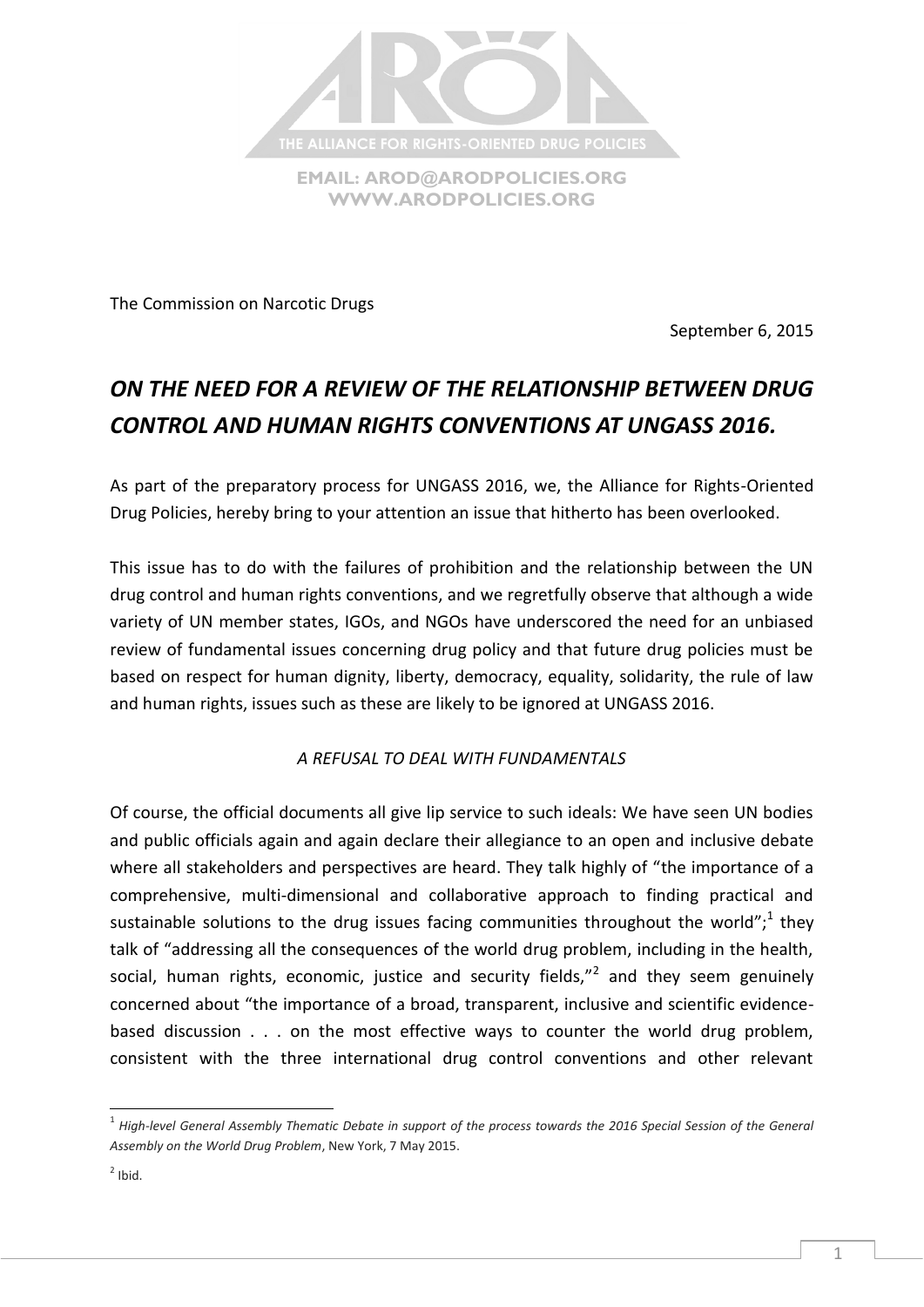

international instruments."<sup>3</sup> They have even declared time and time again that at its special session on the world drug problem in 2016, the General Assembly should "address substantive issues on the basis of the principle of common and shared responsibility and in full conformity with the purposes and principles of the Charter of the United Nations, international law and the Universal Declaration of Human Rights,"<sup>4</sup> and that "special attention should be given to all human rights-related matters."<sup>5</sup>

Still, such fine words seem to be little more than window dressing, conceivably put in place to cover up a more sinister reality. And for those who look more closely, it seems evident that there are powerful forces at play, forces that will go to great lengths to ensure that any discussion on the future of drug policy are firmly grounded within the parameters of the current law-and-order paradigm.

We find this highly unfortunate, and we think it betrays a dishonest and biased approach an approach that is more influenced by high officials' psychological defense mechanisms than sincere aspirations to deal with reality.

There is, after all, plenty of evidence to suggest that in respect to key thematic areas (such as drugs and health, drugs and crime, drugs and development, and drugs and human rights) drug prohibition has proved to be a bigger problem than the drugs themselves, contributing to a worsening crisis in these areas. And while prohibitionist-minded officials continuously struggle to ignore this evidence, it is well known amongst drug policy researchers. In fact, virtually every commission who has studied this issue has confirmed the same, and as most reports on drug policy expand on this factual picture, you are hard pressed to find a knowledgeable scholar who will disagree.<sup>6</sup>

This should come as no surprise to officials at the CND, for you have already seen the allegations and the evidence behind them presented elsewhere. As part of the preparatory process, you have seen Mr. J. Calzada, Secretary General of the National Drugs Bureau of Uruguay, point out that your assumption that criminal sanctions are an effective way to eliminate drug use is not borne out by the evidence, and that it would be senseless to continue pursuing current policies in the hope of achieving results.<sup>7</sup> You have seen UN

l

<sup>&</sup>lt;sup>3</sup> Special Segment: Preparations for, the Possible Outcomes of and Organizational Matters Relating to the Special Session of *the General Assembly on the World Drug Problem to Be Held in 2016*, Report of the Secretariat, E/CN.7/2014/17, p. 4.

 $<sup>4</sup>$  Ibid.</sup>

 $<sup>5</sup>$  Ibid, p. 5.</sup>

<sup>6</sup> For more on this, as well as every other contention made here, see Roar Mikalsen, *To End a War: A Short History of Human Rights, the Rule of Law, and How Drug Prohibition Violates the Bill of Rights* (attachment).

<sup>7</sup> Inter-Parliamentary Union, *Panel Discussion on the Legalization of Drugs: Can it Help Curb Organized Crime? p. 2*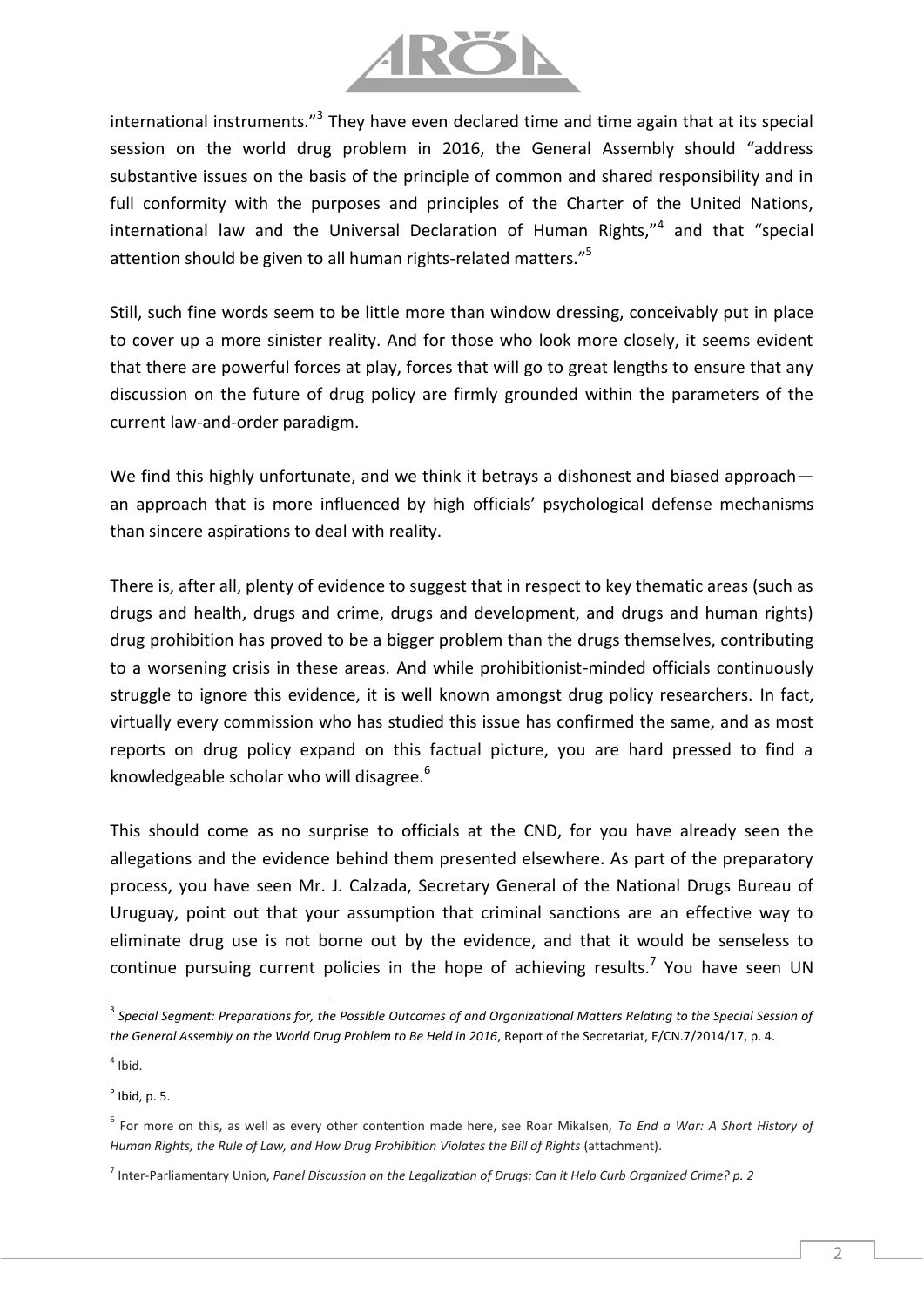

agencies such as UNDP and NGOs such as the Global Commission on Drug Policy, ENCOD, Transform Drug Policy Foundation, Health Poverty Action, Open Society foundations, the West Africa Commission on Drugs, IDCP and INPUD try to impress upon you the fact the degree of criminalization has little to no impact on the prevalence of drug use;<sup>8</sup> that many of the harms and costs that are associated with drug use are substantially driven by prohibition, and that it is absurd to justify the status quo by the claim that drug use is harmful "when the perverse irony is that prohibition itself creates, drives, and perpetuates drug-related harms."<sup>9</sup>

Together with the Organization of American States, these actors have presented information suggesting that some form of legalization is the only sensible solution to the drug problem,  $^{10}$ and they have pointed out the importance that you act on the available evidence and organize a thorough review of the pros and cons of prohibition versus alternatives.

These are not the only actors who have pointed out the importance of a honest, inclusive and open debate at UNGASS 2016: In the run-up to this meeting the United Nations University has pointed out a host of little recognized, detrimental side-effects of prohibition, $11$  as well as the importance of seizing the special session as an opportunity to evaluate and adjust drug control arrangements to ensure that they reflect the original concern of the drug control conventions—that is, "the health and welfare of mankind."<sup>12</sup> Your Secretary-General, Ban Ki-moon, has called for a "wide-ranging and open debate that considers all options."<sup>13</sup> The Assistant Secretary-General of the UN Development Program, Jessica Faieta, has underscored that rather than engaging in limited reforms of existing

l

<sup>8</sup> UNDP, *Perspectives on the Development Dimensions of Drug Control Policy*, March 2015; Jean-Paul Grund & Joost Breeksema, *Coffee Shops and Compromise: Separated Illicit Drug Markets in the Netherlands*, Open Society Foundations, 2013; Transform Drug Policy Foundation, *Drug Decriminalisation in Portugal: Setting the Record Straight*, 2014; Artur Domosławski, *Drug Policy in Portugal: The Benefits of Decriminalizing Drug Use*, Open Society Foundations 2011; see also *infra* note 10.

<sup>9</sup> INPUD, *Drug User Peace Initiative: A War on the Health of People who Use Drugs*, 2014, p. 1

<sup>10</sup> Organization of American States, *The Drug Problem in the Americas,* 2013; Transform Drug Policy Foundation, *How to Regulate Cannabis: A Practical Guide*, 2014; Transform Drug Policy Foundation, *After the War on Drugs: Blueprint for Regulation*, 2009; IDPC, *The Road to UNGASS 2016: Process and Policy Asks from the IDPC*, November 2014; Global Commission on Drug Policy, *Taking Control: Pathways to Drug Policies that Work*, 2014; Catherine Martin, *Casualties of War: How the Drug War is Harming the World's Poorest*, Health Poverty Action, 2015; WACD, *Not Just in Transit: Drugs, the State and Society in West Africa*, An Independent Report of the West Africa Commission on Drugs, June 2014.

<sup>&</sup>lt;sup>11</sup> United Nations University, *Improving the Development Impact of Drugs Policy: Meeting Note from a Luncheon Roundtable*, July 2014.

<sup>&</sup>lt;sup>12</sup> United Nations University, The Road to UNGASS 2016 on the World Drug Problem: Meeting Note from a Roundtable *Discussion*, November 2014, p. 1.

<sup>&</sup>lt;sup>13</sup> Remarks of the Secretary-General at the special event on the International Day against Drug Abuse and Illicit Trafficking, New York, 26 June 2013.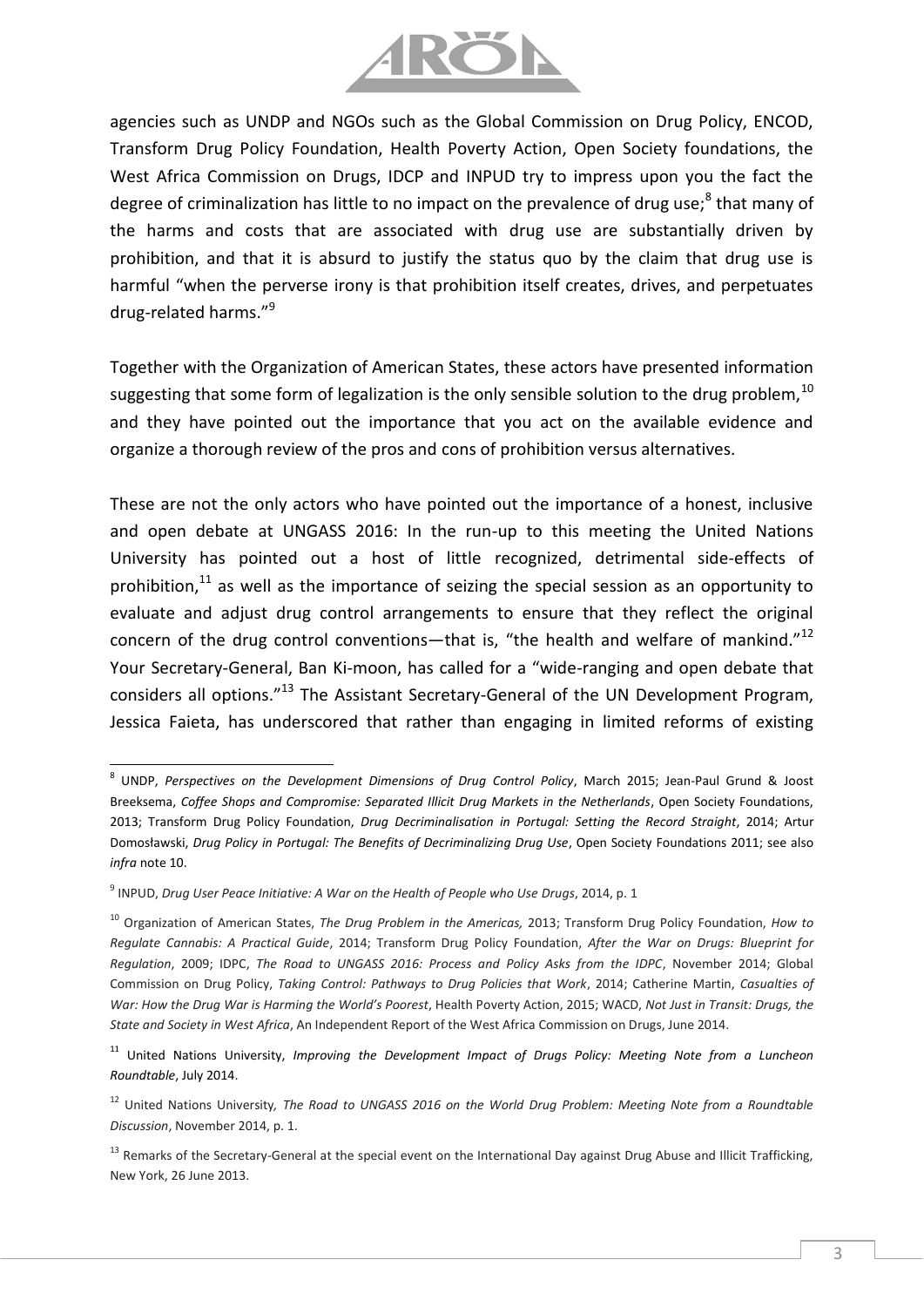

policies, it is "crucial to undertake a paradigm shift."<sup>14</sup> The General Assembly has reaffirmed "that countering the world drug problem must be done in full conformity with the purposes and principles of the Charter of the United Nations and other provisions of international law, including the Universal Declaration of Human Rights."<sup>15</sup> And the head of United Nations University's UN Office, James Cockayne, has warned that if the CND does not broaden its horizons in its preparations for UNGASS 2016, this special session will be seen by the media and the global public as disconnected from current realities on the ground, and as avoiding a "wide-ranging debate" in favor of the status quo.

Among other things, Mr. Cockayne has mentioned the permissibility and practicality of regulating the supply of certain scheduled substances (notably cannabis) as among the important issues currently excluded from the UNGASS draft agenda.<sup>16</sup> Also other actors such as the OAS and European Union have stated that the outcome of UNGASS should be a concise and focused document reflecting the debate on different approaches to tackling the world drug problem. They have underlined the importance of considering new approaches that are based on knowledge and scientific evidence, $17$  ensuring a firm evidence-base for future policies, one that is based on respect for the principles of equality, proportionality, human rights and the rule of law—and that this can only be achieved if issues that have been ignored for too long get the attention they deserve. As the UNDP has reminded the treaty bodies:

*"Ultimately, the UN's involvement in drug control should be a means to achieve its core objectives as embodied in the UN Charter and the Universal Declaration of Human Rights, and enshrined in numerous treaties: peace, development, and human rights. Therefore, a clearer consideration and evaluation of the impact of drug policies impacts on these key objectives would greatly enhance the debate. UNGASS 2016, and preparations thereto, provide important opportunities for a comprehensive discussion of successes and challenges around drug control policy . . . and ultimately, to promote system-wide coherence with respect to global drug control strategies."<sup>18</sup>*

l <sup>14</sup> United Nations University*, The Road to UNGASS 2016 on the World Drug Problem: Meeting Note from a Roundtable Discussion*, November 2014, p. 2.

<sup>15</sup> *General Assembly resolution 68/197 of 18 December 2013*.

 $16$  Ibid, p. 2.

 $17$  AG/RES. 1 (XLVI-E/14): Reflections and Guidelines to Formulate and Follow up on Comprehensive Policies to Address the World Drug Problem, September 19, 2014.

<sup>&</sup>lt;sup>18</sup> UNDP, Perspectives on the Development Dimensions of Drug Control Policy, March 2015, p. 3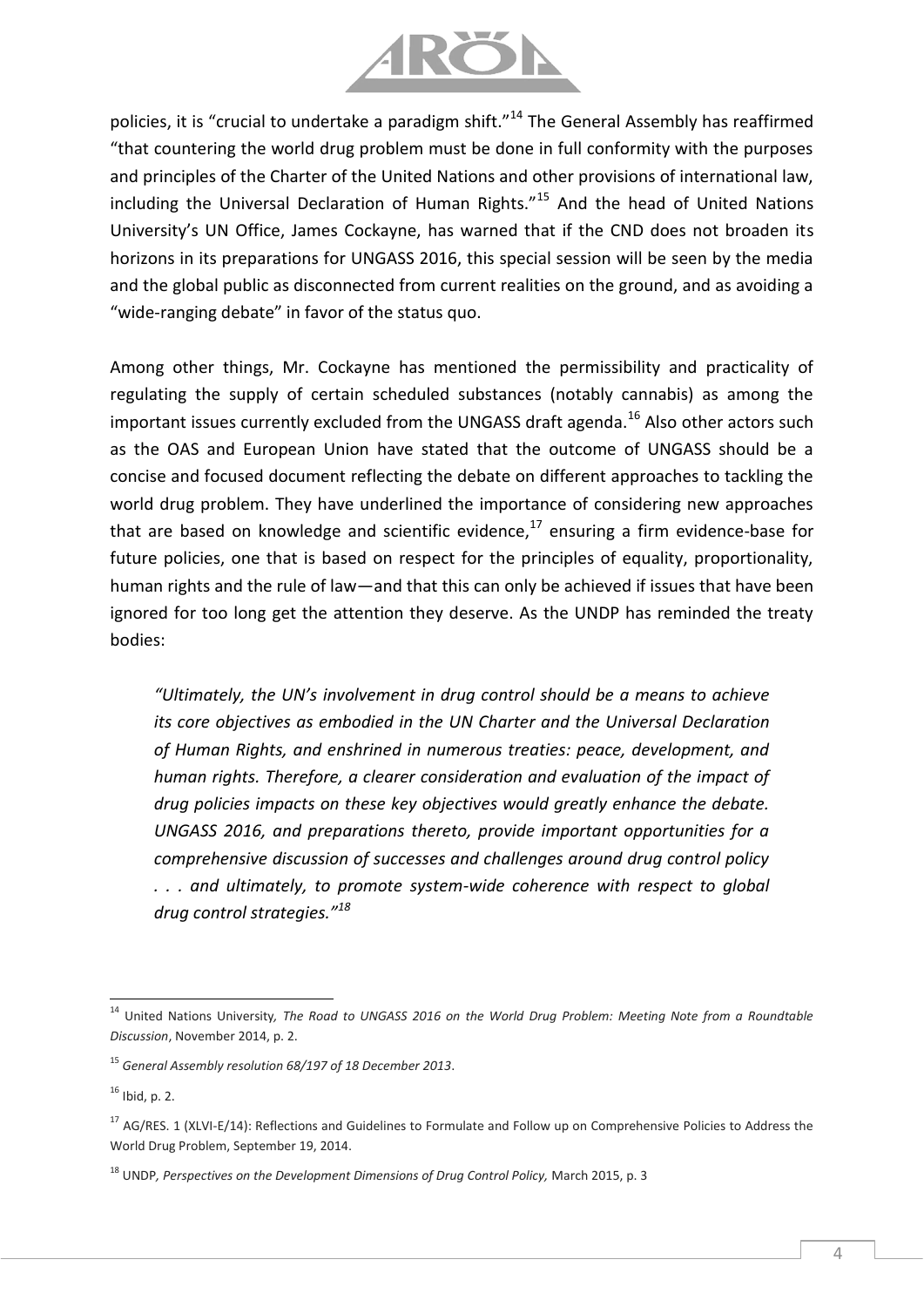

All this considered we find it more than a little bit curious that CND officials and others seem so eager to ensure that the future of drug policy is only discussed within the framework of the current law-and-order paradigm. From the documentation you have received, it is perfectly clear that no honest, unbiased review of the status quo can commence without discussing alternatives to prohibition—and yet high officials, while giving lip service to the principles of human rights and the importance of evidence based policies, continue the preparatory process unabated under the prejudiced opinion that future policies must be firmly set within the current law-and-order paradigm.

# **We are here to tell you that we, the Alliance for Rights-Oriented Drug Policies, strongly reject any effort to ensure that the debate about future policies remains firmly entrenched within this paradigm.**

You have seen overwhelming evidence to suggest that the law and order approach to drug policy has failed and that a regime of controlled government regulation would be a more effective and humane approach to the drug problem. Still, there seems to be not only an ongoing effort to make sure that any discussion about future drug policies starts with the assumption that prohibition is the best way to protect the health and welfare of humanity, but there also seems to be an aversion for looking into what exactly the "drug problem" is.

Insofar as the CND is a part of this effort we find it to act contrary to its mandate. We therefore remind you that your mandate *does not prescribe a blind faith in prohibition*, but an open mind as to what kind of policies are best suited in reducing the harms caused by the different drugs.

Thus, we note with grave concern any action on your part that fails to reflect an unbiased attitude towards what changes in the existing drug control machinery that might best serve humanity, and we are troubled by your argument that Member States should refrain from discussing, within UNGASS 2016, issues that were not included in the 2014 Joint Ministerial Statement. Together with Mexico, Colombia, Ecuador, Uruguay, Costa Rica, Guatemala, the Czech Republic and other actors, we reject any attempt to turn the UNGASS 2016 into a talk club supportive of the status quo, and we find such prohibitionist preferences deeply disturbing as most experts on drug policy will agree that the war on drugs, including its foundation, the UN drug control conventions, are political and not evidence-based constructs. Indeed, as a majority of drug policy researchers agree that rather than protecting the public health and welfare (which was the whole point of the drug conventions), the global drug control regime has only succeeded in making matters worse, it appears obvious that we need to look *beyond* the parameters of prohibition to find a just and effective solution to the world drug problem.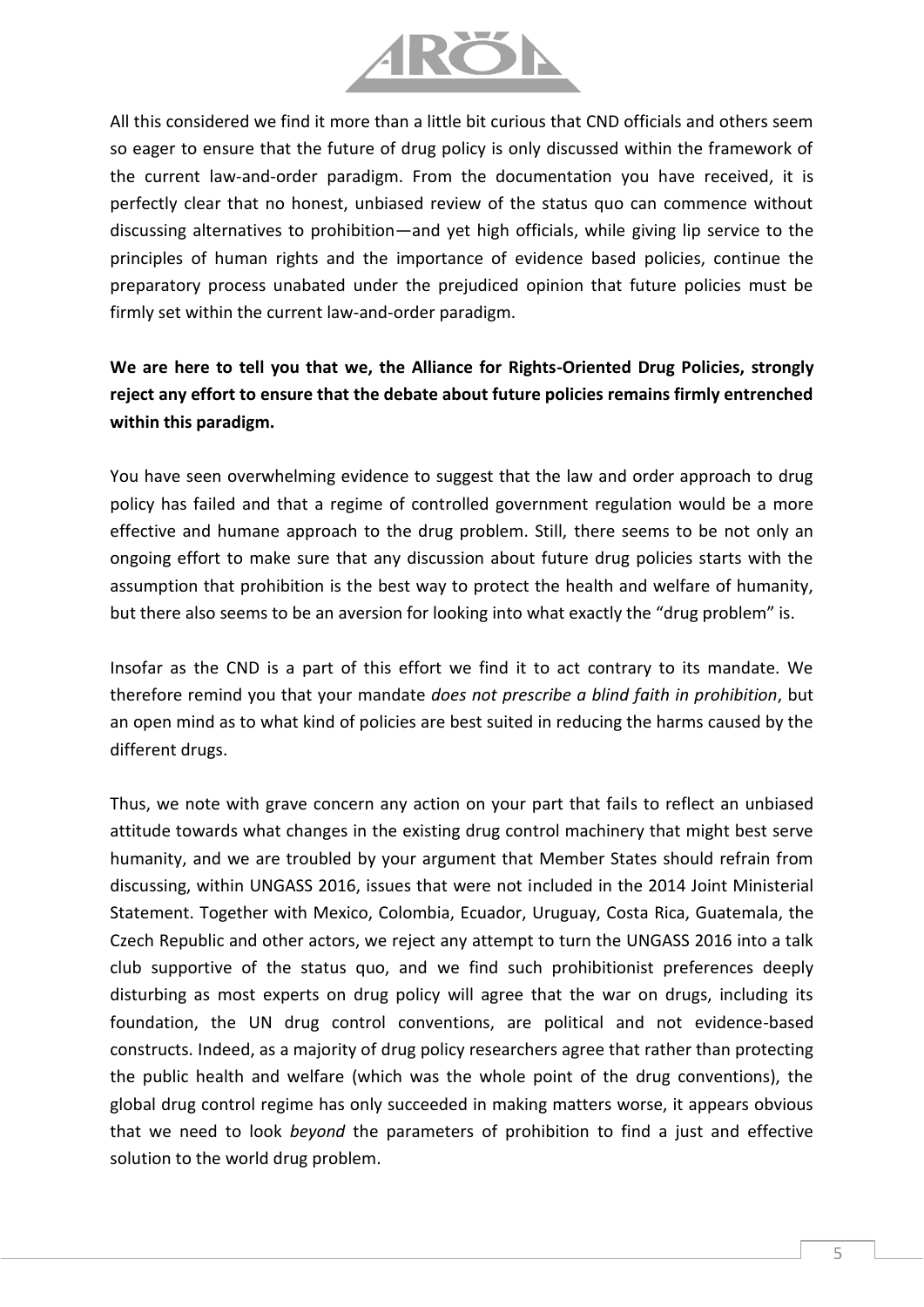

#### *THE NEED FOR A FUNDAMENTAL REVIEW OF UNDERLYING PREMISES AND PRESUMPTIONS*

This means that officials cannot simply assume that the premises and presumptions that brought prohibition into being are valid today. Officials must have the courage to reconsider whether or not they reflect current knowledge, for *only if their beliefs mirror reality* can drug prohibition be compatible with human rights.

It is after all a fact that no matter the future direction of our drug policies, they must be harmonious with fundamental human rights standards and principles like that of autonomy, dignity, proportionality and equality. They must be effective ways of dealing with harms, they must be the least intrusive means available, and they must be evidence-based constructs reasonable people can agree on. *No one in their right mind will claim otherwise,*  and as grave doubts exist whether or not this is currently the case, it seems clear that UNGASS 2016 must go back to basics: its prime objective should be an all-inclusive evaluation of what we have learned after nearly a century of prohibition, and the purpose of this evaluation should be to have the relationship between the drug control conventions and human rights conventions reviewed in light of the factual reality.

In this regard, important questions that must be considered are: What exactly is the drug problem? What part of it is prohibition related and what part is pharmacologically related? What is the historical origin of drug prohibition? Is it the result of a proper political process? Did officials back then listen to expert advice and build their policy on facts, or could it be the result of a moral panic, brought into being by nothing but prejudice and fear mongering officials' self-serving agendas? What effect has prohibition had on the supply and demand of illicit drugs? Has it proven itself efficient, or are there fatal flaws in the strategy that cannot be amended? To what extent has the drugs economy corrupted our social order? Are the good guys and bad guys clearly defined, different groups, or has the illicit economy corrupted society to the point where entire governments are in on it? If so, how realistic is the goal of winning the war on drugs? Is this war effort really necessary, or are there other alternatives to prohibition, less intrusive and more efficient at protecting the health and welfare of mankind? And last but not least, how does our catalogue of rights compare to this factual picture?

So far prohibitionists have not been willing to look into such questions. Until this day, they have embraced a policy of fear without giving any consideration to whether or not their fear is misplaced, and in order to maintain their punitive policy they have studiously ignored all evidence of its failure. We see this clearly in the UN drug control machinery, for rather than objectively evaluating what the problem actually is, the workings of this machinery has been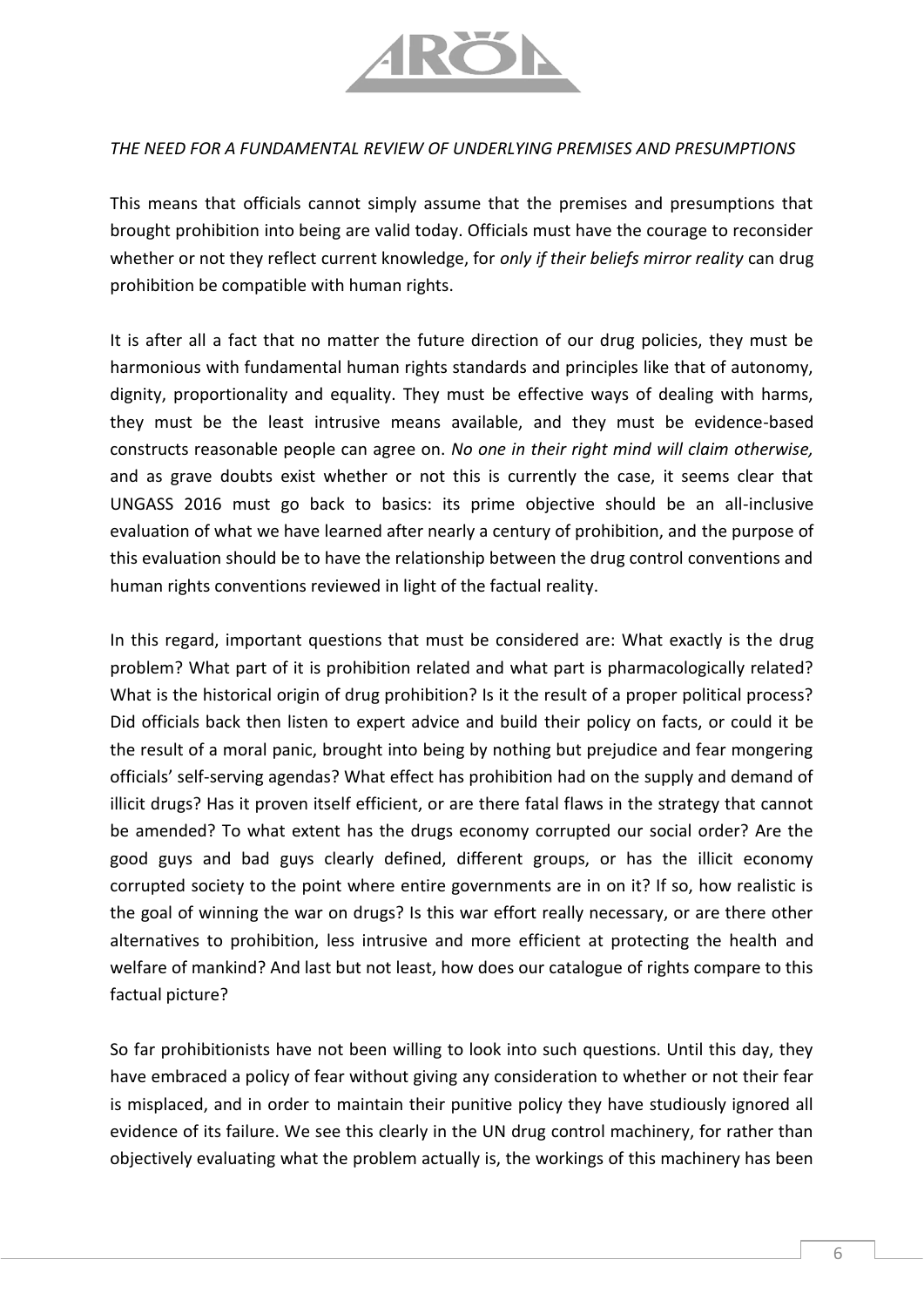

skewed and biased in favor of the prohibition ideology and its terminology has never admitted to any positive benefits deriving from drug use. On the contrary, in order to justify a war on drugs and the goal of a drug-free world, the negative dimensions of drug use have been its sole focus and the message has been that the consumption of illicit drugs (unlike alcohol) is always problematic and must never become accepted as a way of life.

The fact that leading UN officials such as Antonio Maria Costa has compared the legalization of drugs to the legalization of pedophilia, human trafficking, and arms smuggling<sup>19</sup> speaks volumes about the perceived drug threat and the flawed reasoning behind the drug war. In our view, this one-sided approach has been a recipe for disaster, for there is ample evidence to suggest that not all drugs are as bad as the prohibitionists seem to think. On the contrary, we are certain that a balanced review of the issue would find that a large majority of users are thankful for their drug of choice, that their use is unproblematic for society, and that the misuse of certain drugs are essentially a symptom of deeper issues our civilization is struggling with.

In other words, we believe that the "drug problem" has more to do with cultural factors than pharmacological properties of drugs. We believe that we have a lot to learn from other times and places where drug use was (and remains) an unproblematic part of life, and that a more mature society would deal with the problematic symptoms of drug abuse in a more respectful and intelligent manner.

Prohibitionists, of course, may respectfully disagree. These, however, are not controversial assertions and more and more people are calling for a fundamental review of drug policy.

Indeed, that was the very reason why countries such as Colombia, Mexico and Guatemala demanded the UNGASS meeting in 2016, and even if certain hardliners are doing their best to keep the upcoming review firmly embedded in the prohibitionist paradigm, you can no longer take for granted that a law and order approach to the drug problem is the best way to protect the health and welfare of mankind. An open and frank debate *must go* beyond this assumption; it must begin with the fundamentals and not only deal with the criticism specifically leveled against the scheduling system (which is hopelessly outdated and does not reflect current knowledge about the different drugs' potential for use and abuse) but also the system of prohibition in general.<sup>20</sup>

 $\overline{\phantom{a}}$ 

<sup>&</sup>lt;sup>19</sup> Statement by the United Nations Under-Secretary-General and Executive Director of the United Nations Office on Drugs and Crime, Mr. Antonio Maria Costa, to the Opening of the high-level segment of the Commission on Narcotic Drugs at its fifty-second session**.**

<sup>&</sup>lt;sup>20</sup> As to the classification system, if it should be retained at all, it must be revised so that it reflects a scientific scale of harm (and thus includes tobacco and alcohol); not before this is done will it be possible to rationally defend a system of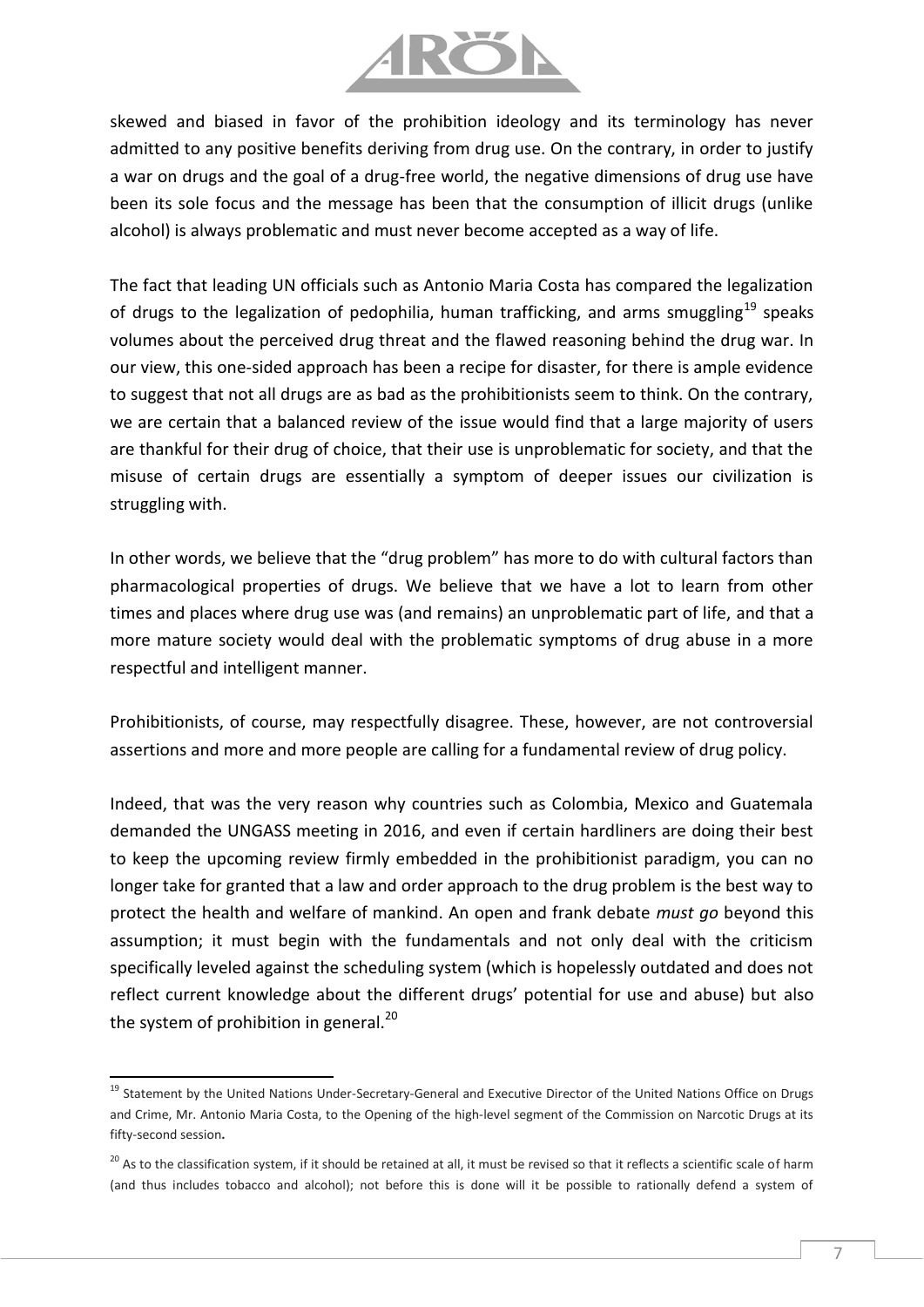

## **It also goes without saying that to ensure a balanced approach, this issue can only be decided under the auspices of an independent, impartial, and competent committee.**

There are too many egos involved—and too much power, prestige, and money at stake—to let prohibitionist agencies with a perceived interest in the status quo review their own policies. There is a wealth of scholars who have documented that the history of drug prohibition is the history of how biased officials have got their way with lies, deceit, misconceptions and false notions of moral superiority—and had reason at any point been allowed to intervene, their fraudulent policies would quickly have been exposed. Hence, to preserve the integrity of future policies, the outcome of UNGASS should be an open investigation where both sides are heard, where all available evidence is considered, where the validity of underlying premises is carefully reviewed, and where human rights considerations and implications are clearly outlined and contextualized.

This proposition is hardly controversial. For even though prohibitionists and abolitionists disagree about the way forward, the importance of ensuring that all aspects of drug policy are addressed in full conformity with the purposes and the principles of the Charter of the United Nations, international law, and the Universal Declaration of Human Rights is something we all, presumably, agree upon. At the very least Heads of State, ministers and government representatives from 132 countries have all confirmed their unwavering commitment to such policies in adopting the *Political Declaration and Plan of Action on International Cooperation towards an Integrated and Balanced Strategy to Counter the World Drug Problem*, and in the run-up to UNGASS 2016 we have seen every official document highlight the importance of aligning drug policies with human rights commitments. CND officials and others have underscored the need for a people-centered approach, an approach in line with the principles of autonomy, proportionality, nondiscrimination, human dignity, solidarity, the rule of law and human rights, and many have also pointed out that a balanced drug policy approach must uphold human rights by devoting special attention to the most vulnerable groups of people. $^{21}$ 

Thus, it is only natural that we begin with this base as our common ground.

 $\overline{\phantom{a}}$ 

After all, we all, presumably, want what is best for society, which would be the most beneficial and least intrusive policy. The purpose of human rights law is to provide us with a

prohibition, and as to the latter, any unbiased approach to the problem of dangerous drugs must include the possibility of controlled availability—that is, some form of legalization.

<sup>21</sup> See for instance *High-level General Assembly Thematic Debate in Support of the Process Towards the 2016 Special Session of the General Assembly on the World Drug Problem*, New York, 7 May 2015.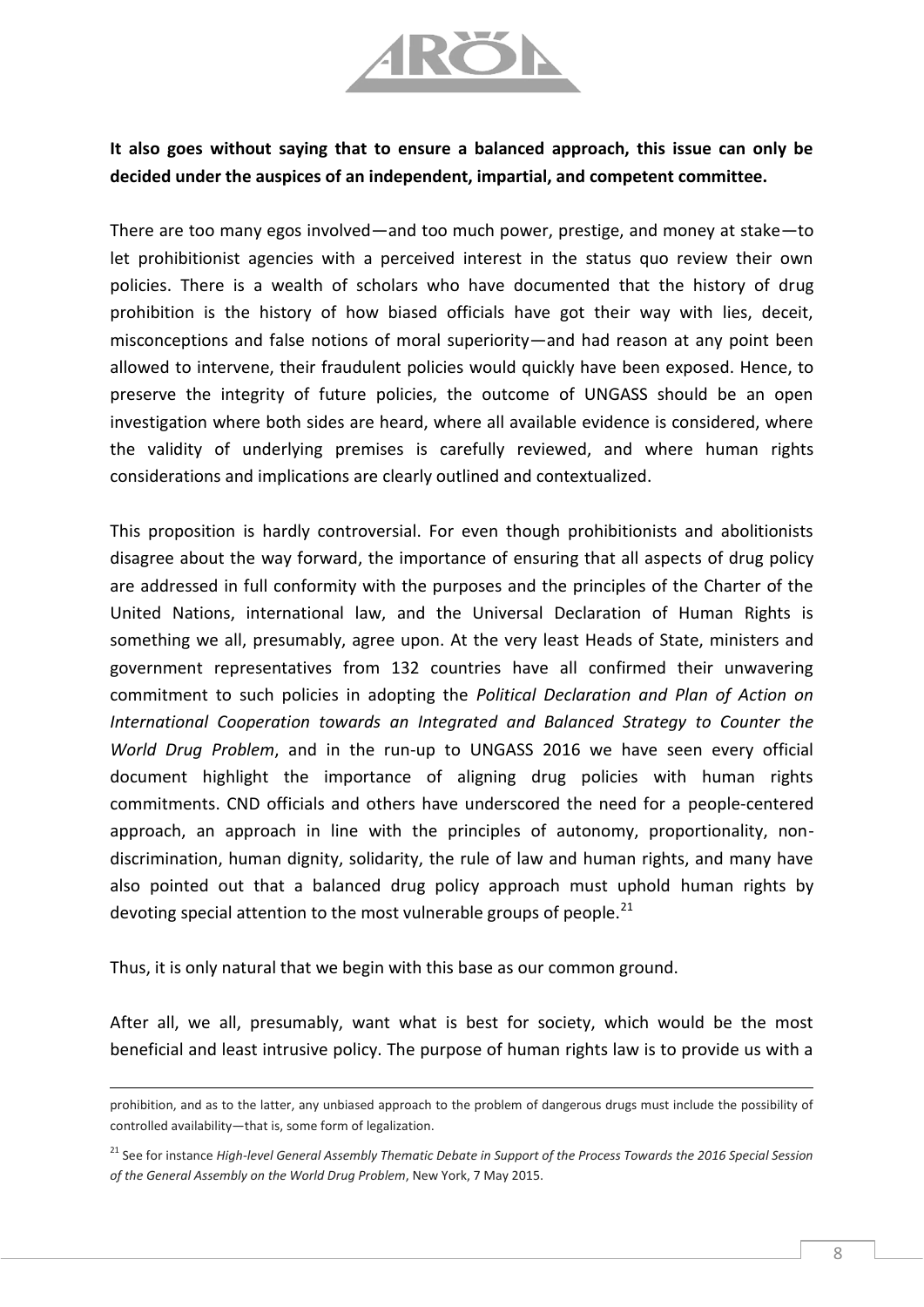

standard which ensures that any government policy conforms to this test of reason, and as all UN bodies and member states are duty bound to respect human rights, any opposition to such a fundamental review must be seen for what it is—as a disgraceful effort to sabotage an open and unbiased debate in order to preserve human rights violating doctrines.

These may be harsh words, but for too long have prohibitionists succeeded in holding evidence-based drug policies at bay. It is not too farfetched to say that since its inception, most experts have been opposed to drug prohibition,<sup>22</sup> and as part of the preparatory process you have seen drug policy researchers and NGOs point out the unscientific basis of the current scheduling system (among other things referring to the classification of cannabis as "a glaring historical error").<sup>23</sup> These scholars and activists see the status quo as a result of "hardliners' rhetoric, denial, manipulation, selective presentation, misrepresentation and suppression of evidence, selective use of experts, threats to funding, and purging of 'defeatists' from the UN system,"<sup>24</sup> and it is now more than 20 years since the UN Secretary General pointed to civil society's increasing impatience with the bureaucratic institutions who fail to address issues that deeply concern them.<sup>25</sup>

Since then, things have gone from bad to worse, and 17 years after 770 scholars—including more than a hundred judges and professors of law—wrote to the UN Secretary General, complaining about human rights violations in the name of the war on drugs, stating that is causing more harm than drug abuse itself, and asking the UN to initiate a truly open and honest dialogue regarding the future of global drug control policies, we are still waiting for it to manifest.<sup>26</sup>

 $\overline{\phantom{a}}$ 

<sup>22</sup> As professors John F. Galliher, David P. Keys and Michael Elsner stated: *"Since the 1960s, few criminologists or criminal law professors have supported government drug policies. To this day, those setting . . . drug policy continue to ignore expert legal, academic, and medical advice. In the academic community there is now a clear recognition of long-standing patterns of both the ineffectiveness of, and racism inherent in . . . drug law enforcement. Indeed, opposition to contemporary . . . drug control policy has become normative in the academic community."* Galliher, Keys & Elsner, *Lindesmith v. Anslinger: An Early Government Victory in the Failed War on Drugs*, vol. 88 of Journal of Criminal Law and Criminology (1998), p. 681.

<sup>23</sup> Christopher Hallam, Dave Bewley-Taylor & Martin Jelsma, *Scheduling in the International Drug Control System*, Series on Legislative Reform of Drug Policies No. 25, TNI IDPC June 2014. For a comprehensive overview of the scientific research refuting the usual claims made about cannabis, see International Centre for Science in Drug Policy*, State of the Evidence: Cannabis Use and Regulation*, 2015.

<sup>&</sup>lt;sup>24</sup> Martin Jelsma, *Drugs in the UN system: the Unwritten History of the 1998 United Nations General Assembly Special Session on Drugs*, International Journal of Drug Policy 14, 2003, p. 181. See also ENCOD Statement to UN CND, December 2014.

<sup>25</sup> Martin Jelsma, *Ibid*, p. 183

<sup>&</sup>lt;sup>26</sup> See Public Letter to Kofi Annan, June 1, 1998 at [http://www.drugpolicy.org/publications-resources/sign-letters/ungass](http://www.drugpolicy.org/publications-resources/sign-letters/ungass-public-letter-kofi-annan)[public-letter-kofi-annan.](http://www.drugpolicy.org/publications-resources/sign-letters/ungass-public-letter-kofi-annan)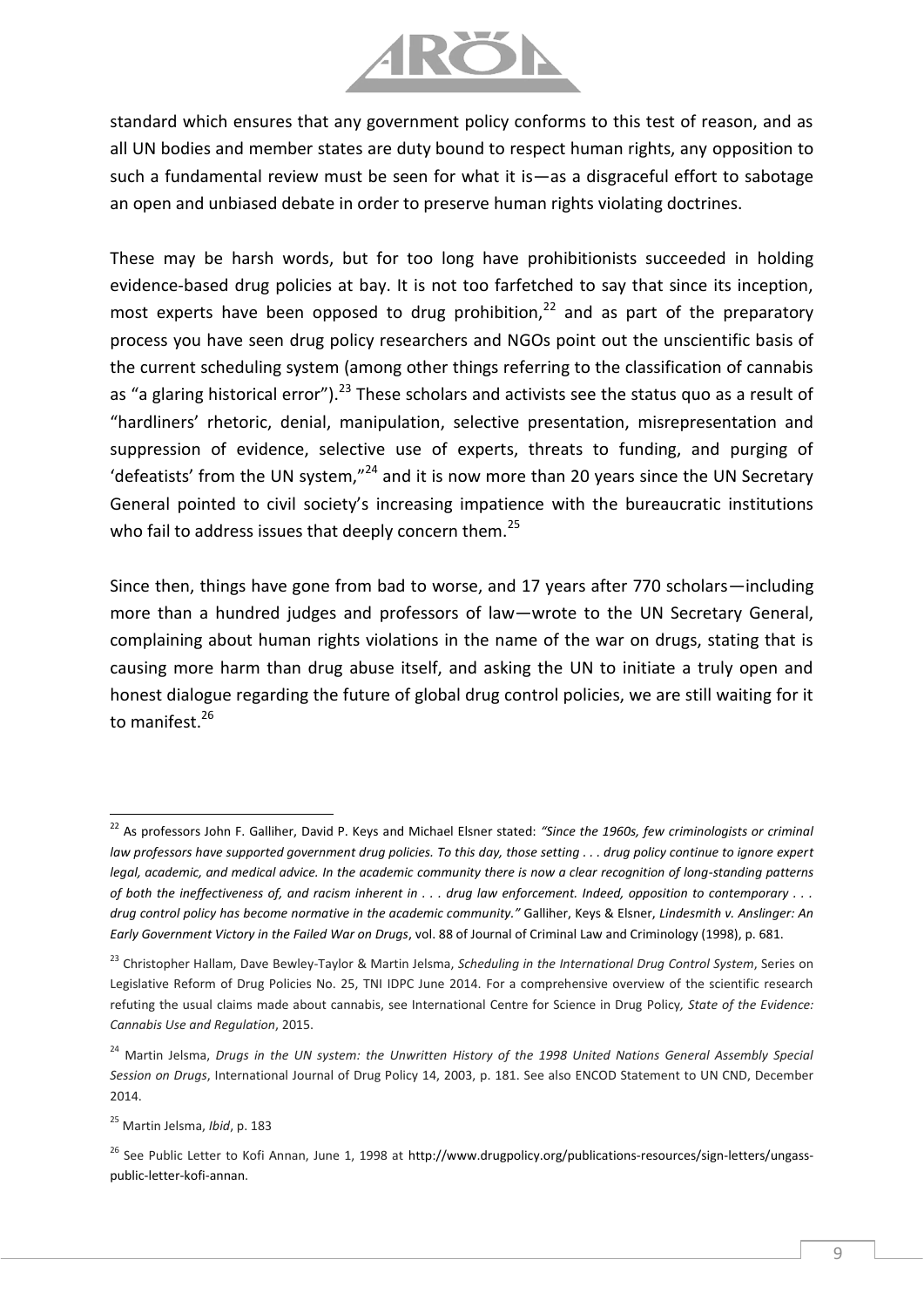

*No excuse can be found for this*. Even though prohibitionists obviously have a lot invested in the status quo, they cannot continue to ignore the mounting evidence of the fundamental failures of current policies—at least not without subjecting themselves to criminal liability and so, unless your commitment to evidence-based drug policies, the UN Charter, and the principles of human rights is wavering, we expect you to act on your obligations and ensure that the relationship between the drug control and human rights conventions are properly reviewed at UNGASS 2016.

In a debate where opinions and stances are so divergent and polarized this can help us all move forward, and insofar as we all agree that the future of drug policy must be evidencebased, that it must be possible to defend in principle, and that the way forward (whatever it may be) must be in compliance with the UN Bill of Rights, this will be a useful starting point. Our catalogue of rights, after all, is clearly defined, and building as it does on principles of proportionality, equality, justice, and non-arbitrariness, it should be easy enough to check whether or not current policies are in compliance with human rights law.

#### *THE HUMAN RIGHTS ISSUE*

However, looking at the UN drug control bodies' comments on drug policy and its relationship to human rights, it seems clear that there is some confusion as to how exactly the human rights issue relates to drug policy. We would like to clarify this by emphasizing that the human rights conventions *do not only* protect drug users from torture and capital punishment. They protect *all people* against arbitrary, disproportional, dysfunctional and discriminatory government interference with their lives, and they establish certain criteria that *all laws* must comply with.

To understand how these criteria invalidate the drug law, we must remember that the fundamental premise from which all else follows is that the individual is to have as much freedom, self-determination and responsibility as practically possible. In order to justify any limitation on our freedoms, therefore, the State must prove that "just requirements of morality, public order and the general welfare" necessitate it.

This means that our officials must demonstrate that the law satisfies the tests of legality, necessity, reasonableness and legitimate purpose. To succeed in this endeavor, they must show that the separation between licit and illicit drugs makes sense and that they have good reasons for criminalizing illicit drug users. The only way they can do this is by first demonstrating in specific fashion the precise nature of the threat (i.e. the illicit drugs). Then they must show that the drug law is necessary to combat this threat; that it is effective in doing so; and that it at the same time preserves the interests of the individual and society.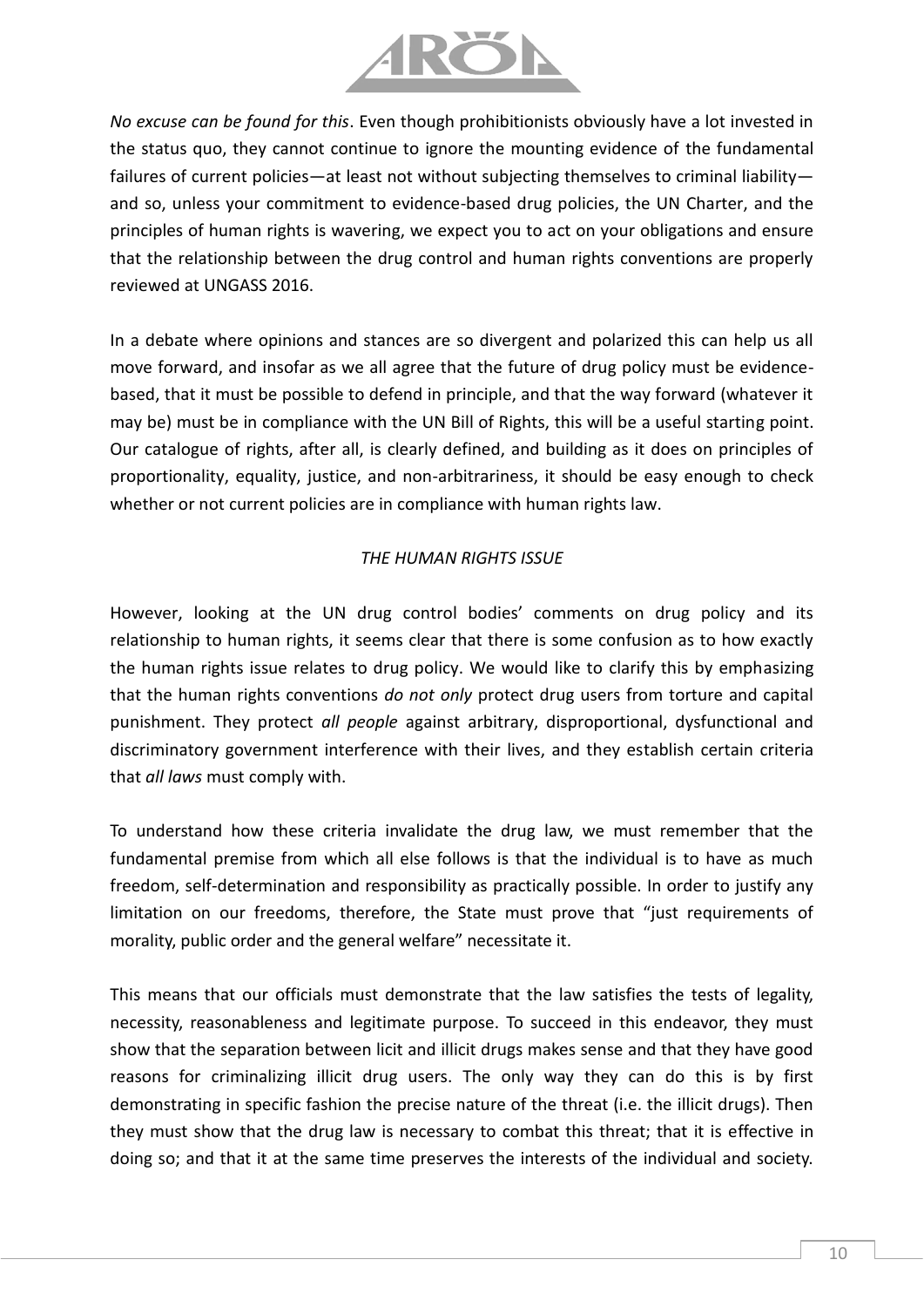

Among other things, this means that the prohibition not only must be effective in curbing the supply and demand of the illicit drugs, but that it must be *the least intrusive* instrument amongst those which might achieve a protective function. *All these criteria must be met*, for only in doing so can the prohibitionists demonstrate that the law strikes a fair balance between the rights of the individual and the interests of the community.

**This is the essence of the test of reason, and if the State fails to show that the drug law meets these criteria, then we are dealing with an arbitrary, disproportionate and discriminatory practice—and we have a clear violation of our catalogue of rights.**

It must be made perfectly clear that this is an issue our officials have not previously considered. One reason for this is that when these policies came into being, the situation pertaining to the illicit drugs was manifestly different and we didn't know enough about drugs or the consequences of prohibition to put two and two together and challenge the law from this perspective.

Half a century later, however, we know better. We have learned that whether we are talking about licit or illicit drugs, there are the same supply and demand mechanisms in effect and the same varying patterns of use, and we have learned that alcohol and tobacco, each in their own way, are the worst of all drugs for society and users alike. Not only that, but we have also discovered that the degree of criminalization has little to no influence on the user population; that the problems generated by prohibition (organized crime, corruption, violence, disease, deaths by overdose, etc.) are worse than the problems caused by the drugs themselves; and that a health-oriented approach, like the one we have for alcohol, is a much more sensible solution to the drug problem.

In other words, as we have wised up, we have learned that the idea of prohibition is built on a series of faulty premises, prejudices that can be traced back to a massively overblown enemy image and the moral panic that follows. And when we take into account that (1) the separation between licit and illicit drugs is nonsensical and (2) that less invasive—and more prudent—means than the law-and-order approach are available, we also have a sound basis for arguing that today's policies are incompatible with key human rights standards and principles.

After all, we have just seen that the equality principle protects us against discriminatory practices, while the proportionality principle defines certain criteria that all laws must comply with in order to be compatible with our catalogue of rights. And as most experts on drug policy agree that (1) the separation between licit and illicit drugs makes no sense and (2) that a health-oriented approach, like the one we grant the users of alcohol and tobacco, is a much more sensible solution to the drug problem, it seems clear that we are dealing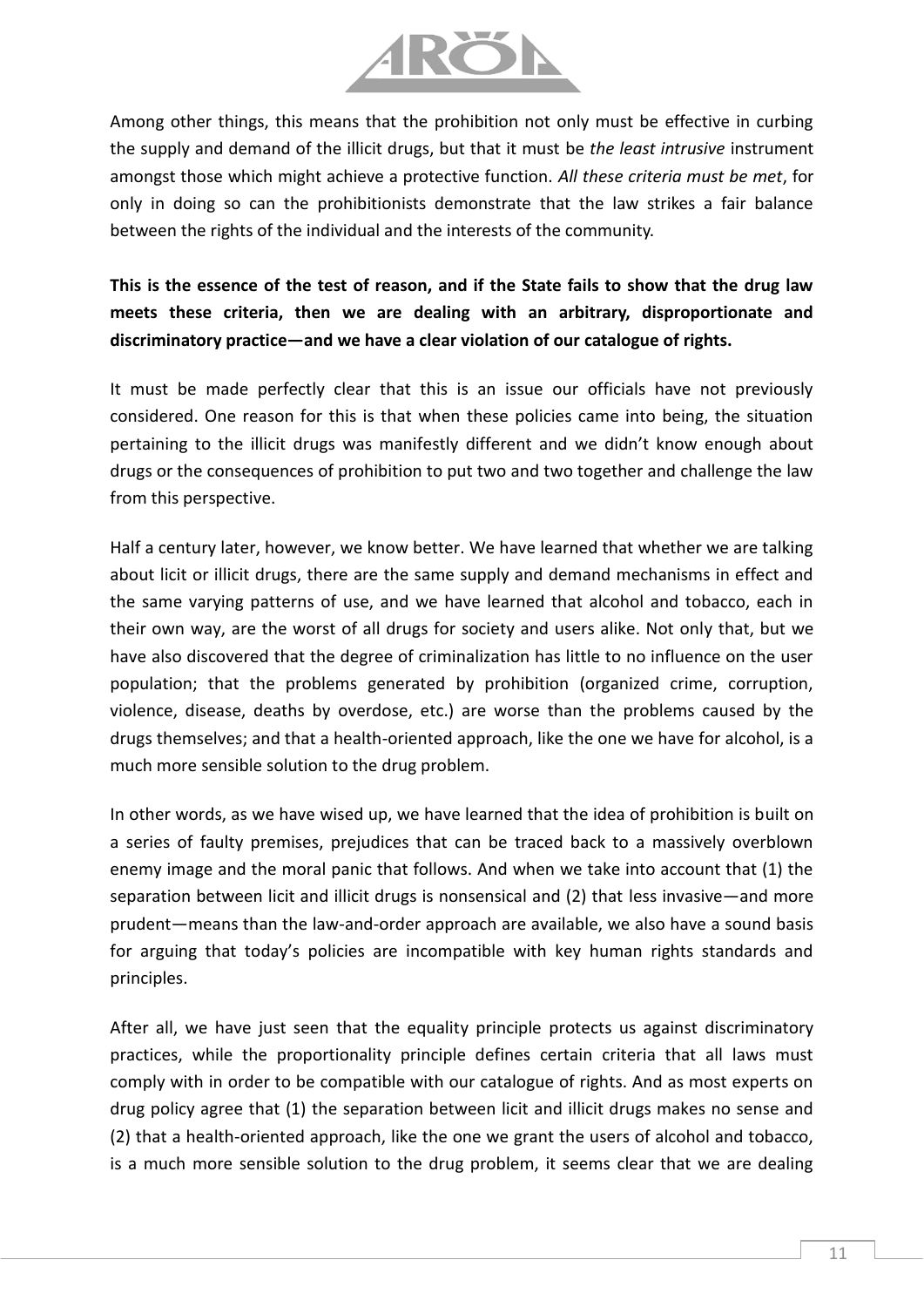

with a violation of the equality principle. Furthermore, because these policy analysts also agree that (3) drug prohibition can never achieve its goal of a drug free world; (4) that there are less invasive means available, more fit to minimize the harms caused by drug use; and (5) that the harms associated with prohibition far outweigh the harms caused by drug use, it also seems clear that drug prohibition is incompatible with the principle of proportionality.

## **This being so, we can—should the prohibitionists not prove otherwise—conclude that we are dealing with a human rights violation.**

Prohibitionists, of course, are likely to disagree. They build their analyses from the opposite set of premises, and in their minds they have good reasons for treating drug users differently than alcohol users. Be that as it may. They are free to prove the superiority of their policy to an independent, impartial and competent commission—and this is what we expect you to recommend at UNGASS 2016.

No less will suffice, as this issue can only be resolved by going beyond mere contentions.

If the prohibitionists' reasoning is confirmed by the factual picture, they have nothing to fear—no prestige, money, and power will be lost. Instead they will have the opportunity to once and for all prove that their policy is a valid and honest approach to the problems associated with drug abuse, and that the majority of commissions and drug policy experts who has looked into this issue before them are wrong in their criticisms. As this criticism is constantly increasing, this should be a most welcome treat, allowing prohibitionists to silence all opposition and continue their crusade, having proved that theirs is a righteous cause.

However, if this commission should conclude that the drug reform activists' reasoning are better aligned with the factual reality, this would not only prove that the logic behind prohibition is retarded and that the punitive paradigm clearly is incompatible with the provisions of the international drug control treaties (which is to protect the public health and welfare); it would also mean that *drug prohibition itself* violates fundamental principles of human rights, and that our officials are duty bound to cease their persecution of all drug law violators.

Now, this little summary may be not be sufficient to convince those UN officials who are most dedicated to the prohibition ideology, and to further clarify the situation you hereby receive a copy of *To End a War.* In case any of the allegations above seem dubious or unfounded, we invite you to read this book as it will tell you everything you need to know: (1) it elaborates on why our drug policies are incompatible with human rights; (2) it specifies which articles in the UN International Bill of Human Rights that proves a violation; and (3) it also enlarges on our civil servants' obligations in this situation.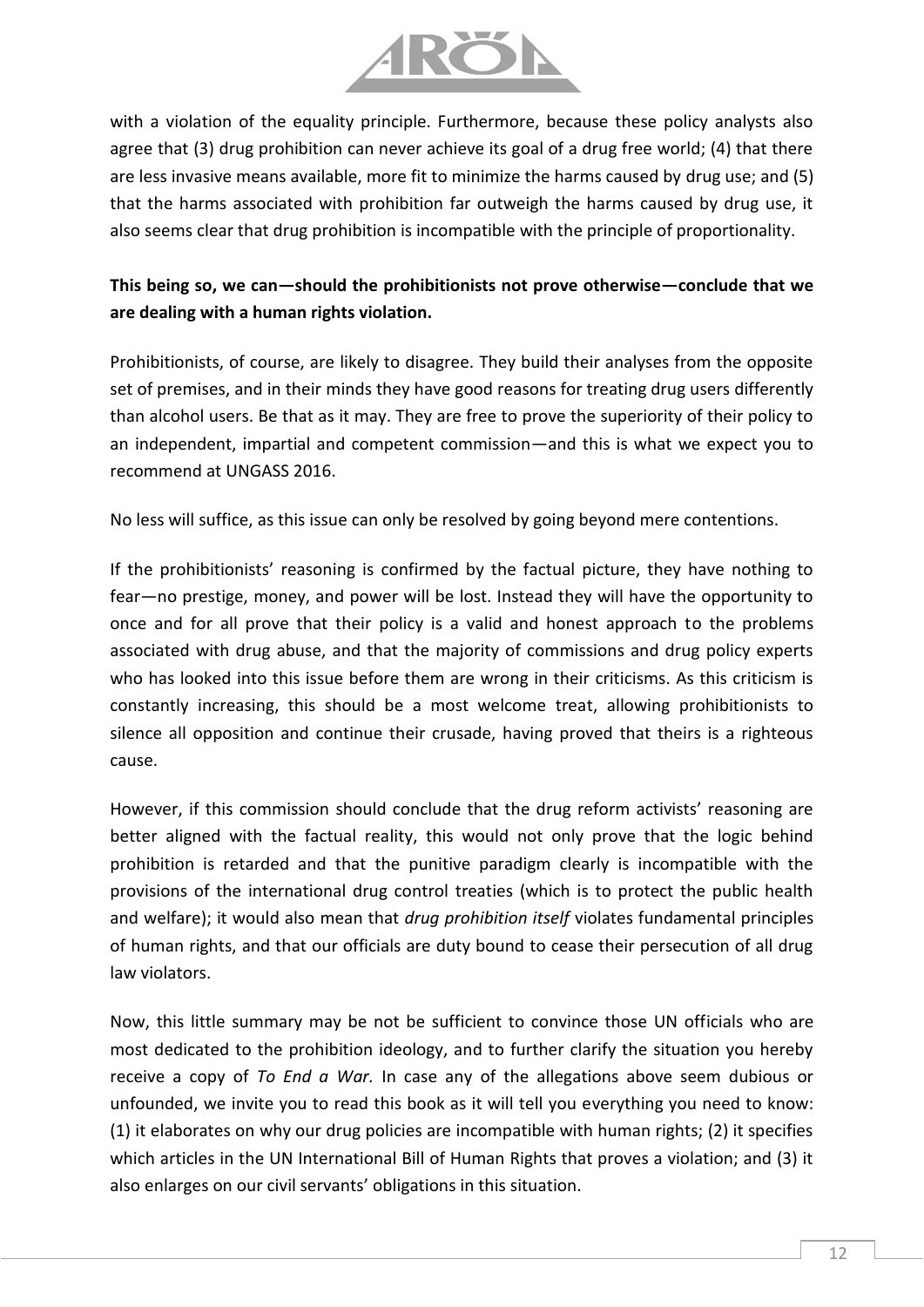

You can also, if you want to learn more about all this, visit our website at www.arodpolicies.org. In the reading room section you will find an abundance of scholarly works that support the factual picture as summarized by *To End a War*, and as you can see there are many drug policy experts and professors of law who will conclude that drug prohibition represents a discriminatory, arbitrary, and disproportional practice.

*We would like to emphasize that if this is so, then there can be no doubt that we are dealing with a gross violation of human rights*. The purpose of human rights law is to protect us from such practices, and so we ask the CND, as the central policymaking body within the United Nations system dealing with drug-related matters, to do what you can to ensure that our drug policies' relationship to the human rights conventions is properly reviewed.

In this regard, you have a special responsibility to the world community for several reasons: (1) because the United Nations was instrumental in the process of establishing the international framework for drug prohibition; (2) because the UN drug control conventions, the essence of this framework, have proven to be the result of misguided assumptions and erroneous beliefs; (3) because the irrational persecution of drug law violators and the destructive side-effects of prohibition are becoming more obvious each day, making the relationship between these conventions and the human rights conventions increasingly disputed; (4) because several U.S. states, in obvious tension with the international drug control treaties, have legalized recreational cannabis use, and more can be expected to follow; (5) because UN member states like Uruguay also have a regulated cannabis market, and because more countries are thinking along the same lines; (6) because there is increasing tension between such regimes and more punitive oriented ones (as evidenced by the fact that the INCB and other prohibitionist agencies have already made clear their view that such regimes are in breach of their treaty obligations); (7) because this tension can only be satisfactorily resolved by looking at the drug control conventions' relationship to the human rights conventions; (8) because the United Nations' raison d'être is to protect fundamental principles of human rights, to secure the advancement of human rights law, and to ensure that human rights conventions are respected; (9) because the reputation of the UN as a benevolent organization depends on your actions; and (10) because CND officials do not only have a reputation to uphold, but also a duty to comply with the rule of law.

As UNGASS 2016 now draws near, we therefore ask that you consider very carefully your obligations to the UN Bill of Rights and get your priorities straight. With Resolution 57/5, you have taken upon you to take all possible measures to ensure an adequate, inclusive and effective preparatory process for the special session, and you have asked the General Assembly to reaffirm that, at its special session on the world drug problem in 2016, it will address substantive issues on the basis of the principle of common and shared responsibility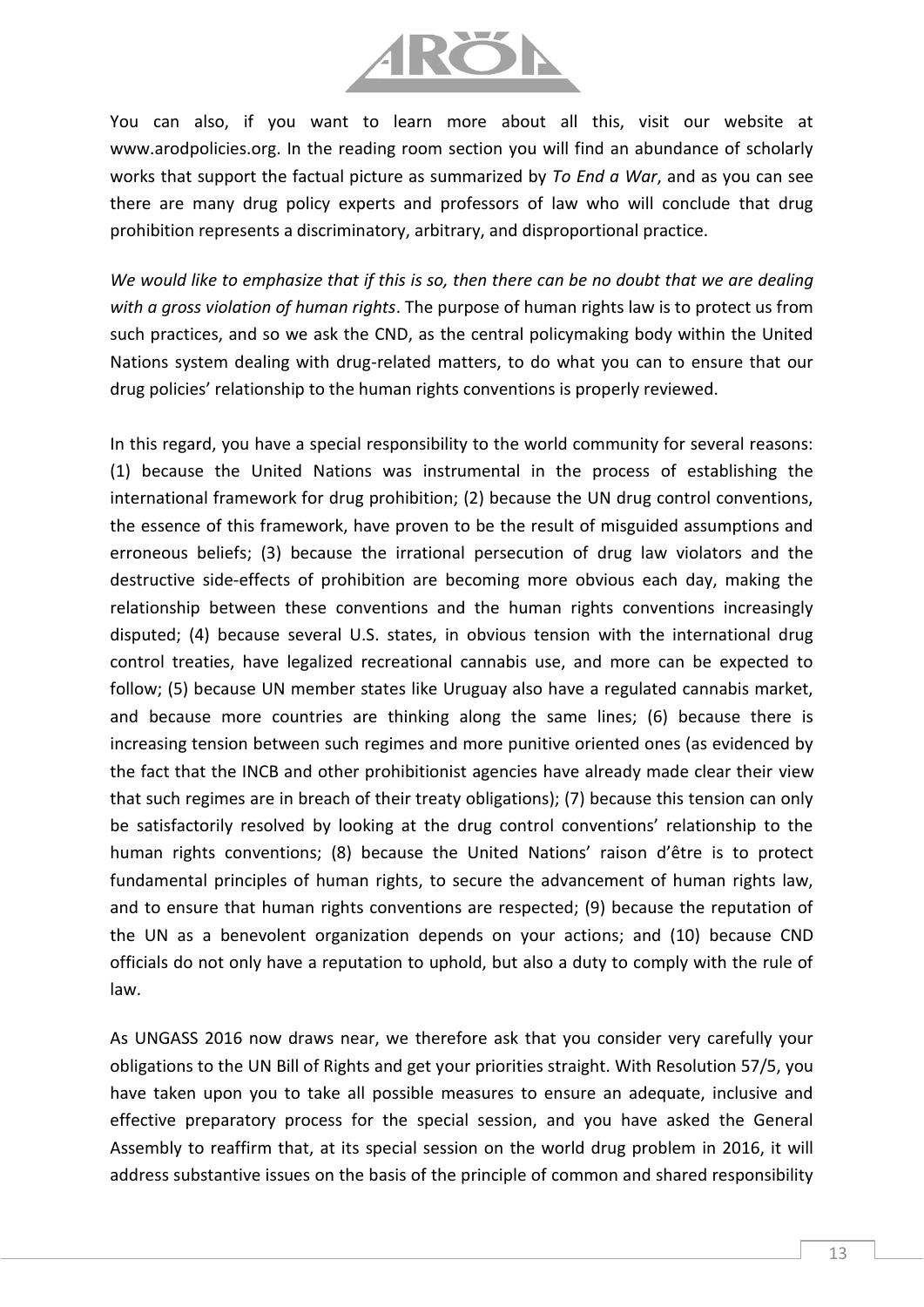

and in full conformity with the purposes and principles of the Charter of the United Nations, international law and the Universal Declaration of Human Rights.

# **This can only be done by giving the problematic relationship between drug prohibition and human rights law your full attention.**

We suggest therefore that you look into the information hereby received, share it with other relevant UN entities and inter-governmental organizations, and present a proposal to the General Assembly strongly recommending that the question of our drug laws' compatibility with human rights law becomes the focus of the debate. Failure to do so will represent a breach of your obligations to human rights, the rule of law and humanity, as all other matters are subordinate to this issue and any sensible discussion on the future of drug policy must begin by an effort by prohibitionists to answer the questions raised by the rightsoriented debate.

### *QUESTIONS WE WANT ANSWERED*

Some of the questions raised by the rights-oriented debate are discussed above in general terms, but our organization has articulated four specific questions that must be answered to the satisfaction of an impartial, independent and competent commission in order for drug prohibition to be found compatible with human rights law. Provided that our civil servants recognize the rights-oriented debate, these questions are basically the same, and can, using marijuana as an example, be stated like this:

• Whereas all comparisons of the problems associated with marijuana and legal drugs like alcohol and tobacco demonstrate that the legal ones are more harmful to users' health and more destructive to us as a society: *How will you defend present policies? How can you, without building your drug policy on a discriminatory practice—and thus violate the principle of equality—argue in favor of a health-oriented approach toward alcohol users and a continued criminalization of marijuana users?*

• Whereas there is the same supply and demand factors involved when it comes to marijuana and other drugs like alcohol and tobacco, and whereas the different groups of drugs also have the same varying patterns of use associated with them: *How will you justify the persecution and the demonization of the drug law violators? What sort of crimes against his fellowmen has a* marijuana *producer, transporter or seller committed that an alcohol producer, transporter or seller has not?*

• Whereas virtually all of the world's leading drug policy scholars are in agreement that the drug laws have had worse consequences for society in general and users in particular than the drug use itself would have had, and whereas more and more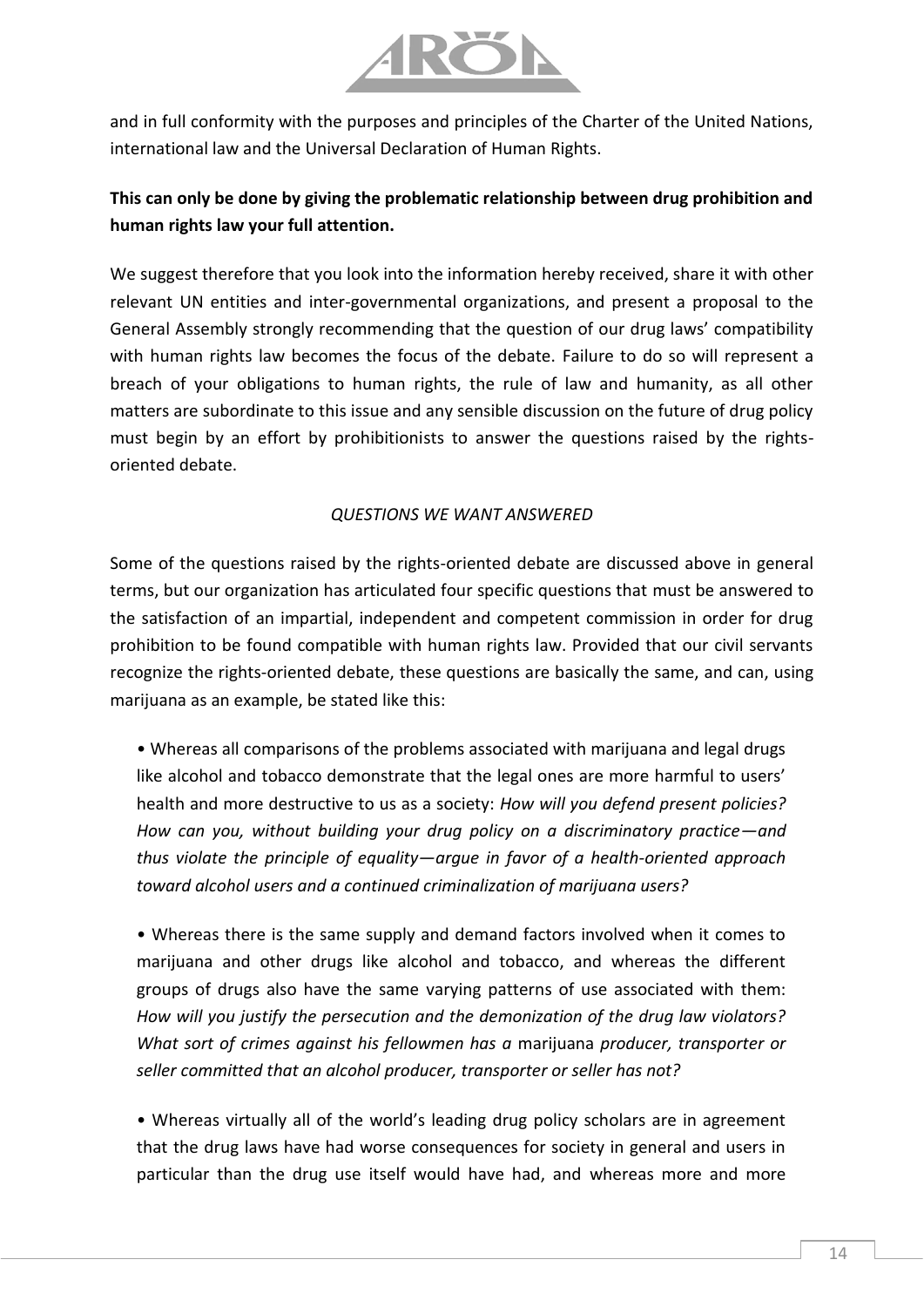

organizations and commissions publish reports that confirm the same: *How will you, from the growing evidence base that suggests the cure (marijuana prohibition) is worse than the disease (marijuana use) defend current policies as measured against the principle of proportionality?*

• Whereas a majority of drug policy experts agree that there was a moral panic behind the outlawing of marijuana; whereas these professionals acknowledge that its current classification makes no sense; whereas scholarly works such as James Ostrowski's *Answering the Critics of Drug Legalization,* Douglas Husak's *Drugs and Rights,* and David A.J. Richards' *Sex, Drugs, Death, and the Law* have thoroughly refuted the traditional arguments in favor of criminalization; whereas scholars such as Eva Bertram, Morris Blachman, Kenneth Sharpe and Peter Andreas have documented fatal flaws in the strategy of prohibition that cannot possibly be remedied; whereas an independent, impartial, and competent tribunal (the Cannabis-tribunal in the Hague, 2008) has already qualified the prohibitionist argument as "based on fallacies" and "absolutely worthless", and whereas the drug laws thus seem to build their credibility on a series of faulty premises: Considering the fact that the enemy image of marijuana has proven vastly exaggerated; considering that the separation between the licit and illicit substances has proven an arbitrary divide; considering that that the evidence is increasingly clear that the drug laws have failed in reducing their supply and demand; considering that American, as well as European decriminalization experiments have shown a health-oriented approach to be more successful in dealing with the harms caused by drug use; considering that the cure has proven worse than the disease to the degree that the harms caused by prohibition now have become so enormous that they threaten to undermine the very fabric of our society; considering that paternalistic and moralistic arguments have failed, and considering that you can no longer justify prohibition on the basis that (1) it suppresses different types of crime, (2) that it protects our youth and the wellbeing of society, (3) that drug abuse has substantial economic and social costs, (4) that marijuana use is intrinsically immoral and degrading in nature, (5) that its use is self-destructive, dangerous and may cause a variety of harms, including physical injury, addiction and death, (6) that it is a gateway drug, (7) that its use is not a victimless crime since it causes harm to others, and (8) that we do not know the consequences of legalization: *All this considered, what compelling reasons can there be for prohibition, and in what way are its means tailored towards its explicitly stated ends?<sup>27</sup>*

l

<sup>27</sup> Source references and documentation for all these allegations are found in *To End a War*.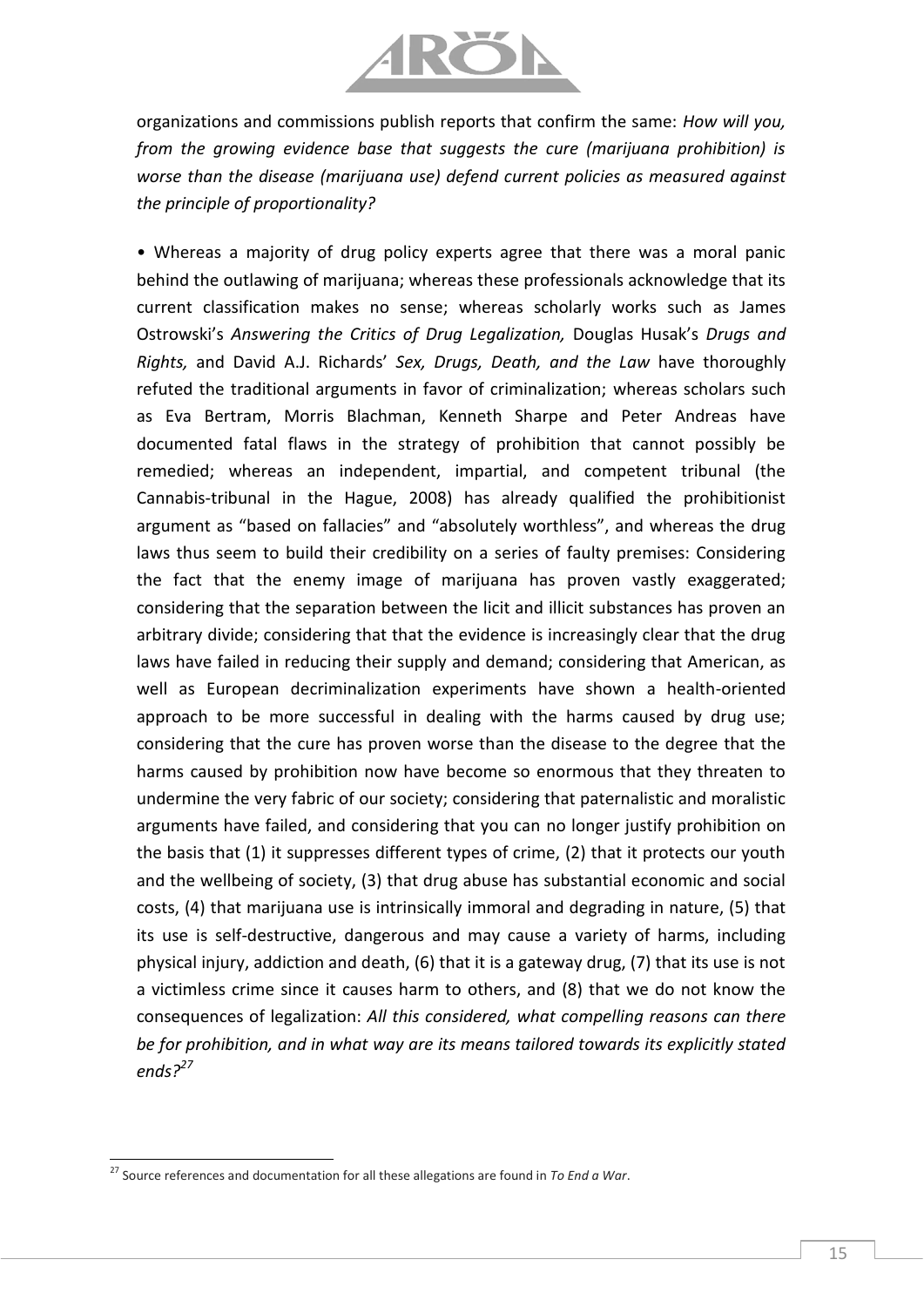

These questions summarize the essence of the rights-oriented debate, and if drug prohibition really is compatible with human rights law, then it should be easy enough for prohibitionists to answer them.

So far, however, no one has been interested in doing so. As a matter of fact, prohibitionists in government and elsewhere have gone out of their way to ignore the implications of the rights-oriented debate; some have even gone so far as to suggest that drug users are exempt from the human rights conventions, and those among our civil servants who wish to continue this trend must invalidate this chain of reasoning and answer the following question:

• Whereas the fundamental principle from which our system of law follows is that the individual is to have as much freedom, responsibility, and self-determination as absolutely possible (that is, as compatible with a similar right and freedom of others); whereas to whatever degree our rights and freedoms shall be restricted weighty societal considerations must necessitate such actions (that is, they must be required for the protection of the general welfare and the purpose of securing due recognition and respect for the rights and freedoms of others); whereas the purpose of human rights law is to see to it that this is so and to protect the individual from undue, unjust, and arbitrary interferences; whereas at the core of the human rights conventions we therefore find certain legal principles, principles that are derived from the Wholeness concept, are mirrored in all humanitarian values, and bring together constitutional law, social contractarian thought and moral theory; whereas the articles of the conventions are the result of these principles and established to promote them so that their light can shine forth as we mature as a society towards greater levels of understanding; whereas these conventions thus is established to ensure to all people, *without distinction of any kind*, protection against discriminatory, unjust, arbitrary and disproportional practices; whereas this obviously includes the world's 200-300 million drug users, and whereas the objective of human rights law therefore is to secure *also to them* the rights and protections recognized in the human rights conventions: Considering that you undertake to strive for the advancement and observance of the rights and protections recognized in these conventions; considering that the principles you have a duty to promote and protect establish certain criteria that our system of law must be in accordance with in order to be lawful; considering that the abolitionists have assembled overwhelming evidence that the drug laws, as measured against these criteria, are found wanting; considering that these laws' societal function and consequence has been so devastating that they fulfill the criteria as gross human rights violations and crimes against humanity; considering that abolitionists have presented documentation that legal scholars and drug policy experts around the world have concluded the same;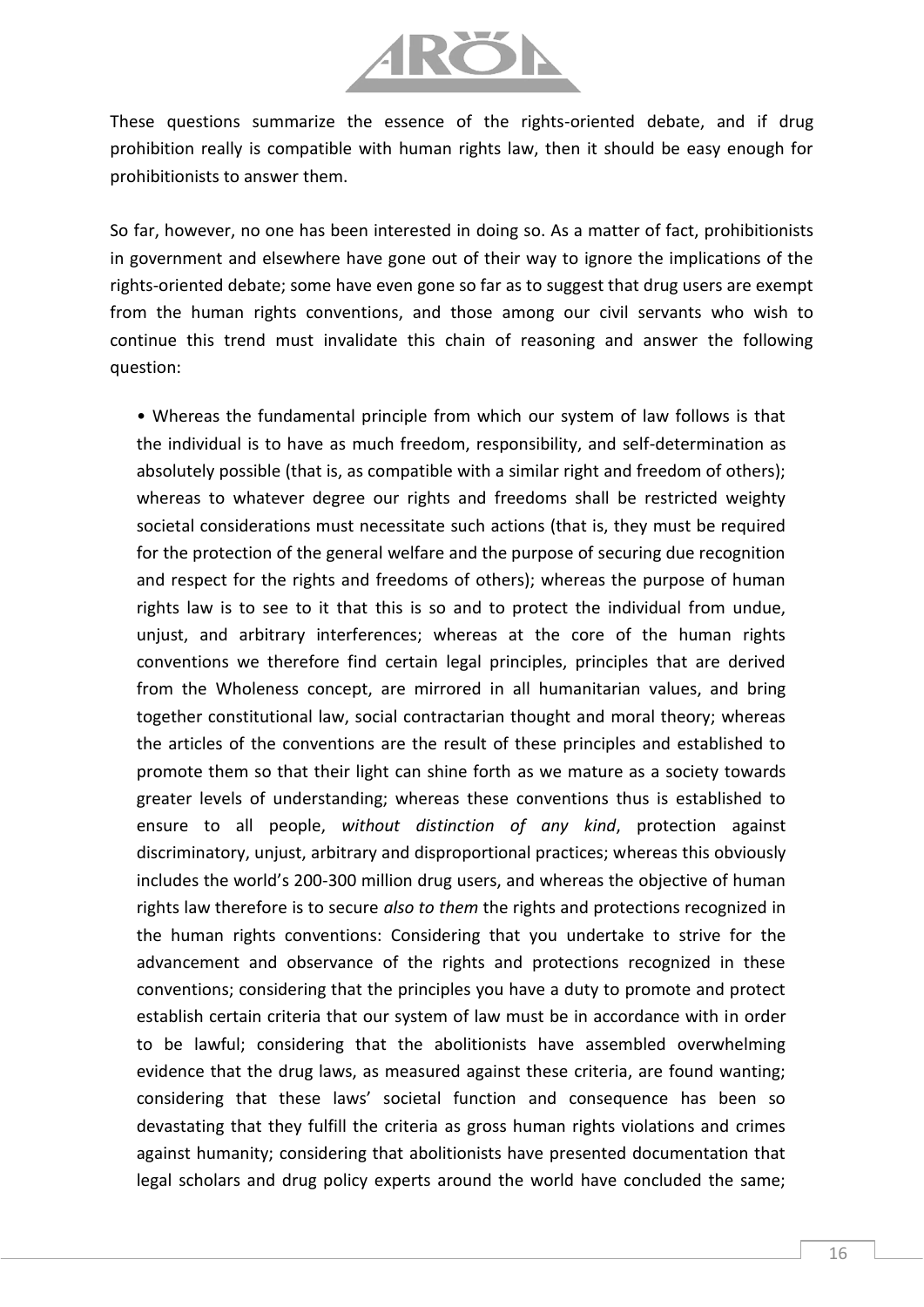

considering that former officials of such stature as UN Secretary General and High Commissioner for Human Rights are among the people who have attested to this factual picture; considering that you have been presented with four questions that must be answered to the satisfaction of an independent, impartial and competent tribunal if these scholars' and experts' conclusions are to be refuted; considering that the prohibitionist regime has never been submitted to the test of reason and that our officials hitherto have refused to respond to these questions; considering that *the rule of law demands that they be answered*, but that every official so far confronted with the matter has flouted his duties and denied us our right to an effective remedy; considering that up to 300 million drug users therefore are without the protection of human rights law and considering that the validity of the social contract and your credibility as civil servants now depends on the degree to which you take the promotion and observance of human rights law seriously; considering that your responsibility not only to the world's drug users, but humanity at large, the rule of law, and the human rights conventions you have a duty to protect and promote is clear; considering that objectively speaking there is no doubt that the abolitionists' concerns are valid and that in order to protect the integrity of the principles at the heart of the conventions you therefore need to see to it that human rights law rules supreme, that the matter is properly reviewed, and that these questions are satisfactorily answered; considering that if you fail to do so without adequately addressing the issues raised herein—that is, explaining *wherein* this chain of reasoning you disagree and/or *what more* corroboration we need to substantiate our contentions—it will become evident that your opposition to drug reform is blind; that it is motivated by ignorance and ignoble ambitions and that you are misusing your authority in an attempt to arrest the development of human rights rather than advance it; considering that in doing so you are, in effect, an enemy of all things good and decent, standing shoulder to shoulder with gangsters and war profiteers against the rule of law and the interests of the human race, and that you rightfully can be persecuted as a willful participant in crimes against humanity: *All this considered, how will you explain your reasons for maintaining that the principles of human rights law do not apply to our drug laws? How will you explain your position and your rationale that the drug users somehow are exempt from a catalogue of rights that is inherent to every human being and that we are all supposed to enjoy?*

*This is the great challenge facing prohibitionists*, and should you find any civil servant, in the UN or elsewhere, insistent upon maintaining the status quo, then they must confront the rights-oriented debate head on and answer these questions to the satisfaction of an independent, impartial, and competent tribunal. The importance that they do cannot be overstated, for *only by answering these questions can they stand their ground; only by doing so can they show us that current policies are compatible with human rights; only by doing so*